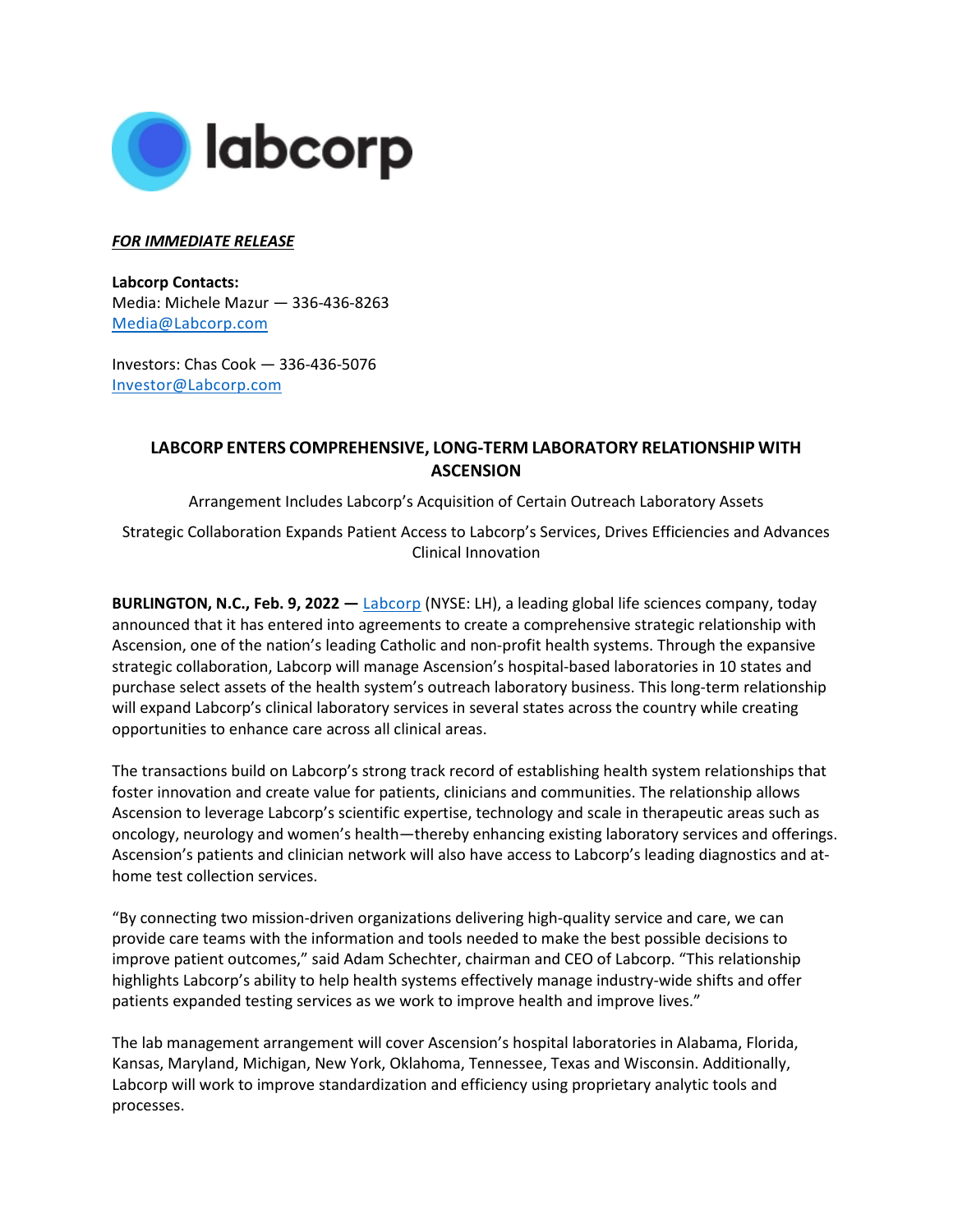"This collaboration will allow us to continue our transformation as we find new and innovative ways to care for those that we're privileged to serve during these unprecedented times," said Joe Cacchione, M.D., executive vice president of clinical and network services at Ascension. "We will work closely with Labcorp to ensure that our patients and clinicians have a seamless experience."

The transactions represent the national implementation of a laboratory services model that has proven successful both locally and regionally in fostering innovation and creating value for patients, providers and communities. It sets the stage for a long-term relationship designed to adapt to a changing health care environment.

Through Labcorp Drug Development, Ascension will be able to present enhanced opportunities for physicians and patients, including access to clinical trials, innovative new therapies and, where appropriate, new treatment options.

The transactions are subject to customary closing conditions and applicable regulatory approvals. Other terms of the transactions were not disclosed. The parties anticipate that the transactions will close in the first half of 2022. The organizations will work together to plan and implement a smooth, thoughtful transition that maintains continuity of services for patients, hospitals, clients and clinicians while providing direct access to the additional capabilities of Labcorp.

#### **About Labcorp**

Labcorp is a leading global life sciences company that provides vital information to help doctors, hospitals, pharmaceutical companies, researchers, and patients make clear and confident decisions. Through our unparalleled diagnostics and drug development capabilities, we provide insights and accelerate innovations to improve health and improve lives. With over 70,000 employees, we serve clients in more than 100 countries. Labcorp (NYSE: LH) reported revenue of \$14 billion in FY2020. Learn more about us at [www.Labcorp.com](http://www.labcorp.com/) or follow us on [LinkedIn](https://www.linkedin.com/company/labcorp/) and Twitte[r @Labcorp.](https://twitter.com/LabCorp)

#### **About Ascension**

Ascension is a faith-based health care organization headquartered in St. Louis, Missouri and dedicated to transformation through innovation across the continuum of care. As one of the leading non-profit and Catholic health systems in the U.S., Ascension is committed to delivering compassionate, personalized care to all, with special attention to persons living in poverty and those most vulnerable. In FY2021, Ascension provided \$2.3 billion in care of persons living in poverty and other community benefit programs. Ascension includes more than 150,000 associates and 40,000 aligned providers. The national health system operates more than 2,600 sites of care—including 142 hospitals and more than 40 senior living facilities—in 19 states and the District of Columbia, while providing a variety of services including clinical and network services, venture capital investing, investment management, biomedical engineering, facilities management, risk management, and contracting through Ascension's own group purchasing organization.

## **Cautionary Statement Regarding Forward-Looking Statements**

*This press release contains forward-looking statements, including but not limited to statements with respect to the anticipated impact of the transactions on expanding patient access to laboratory testing services, driving efficiencies and advancing clinical outcomes; expected timing to closing, and other potential benefits of the parties' strategic relationship.*